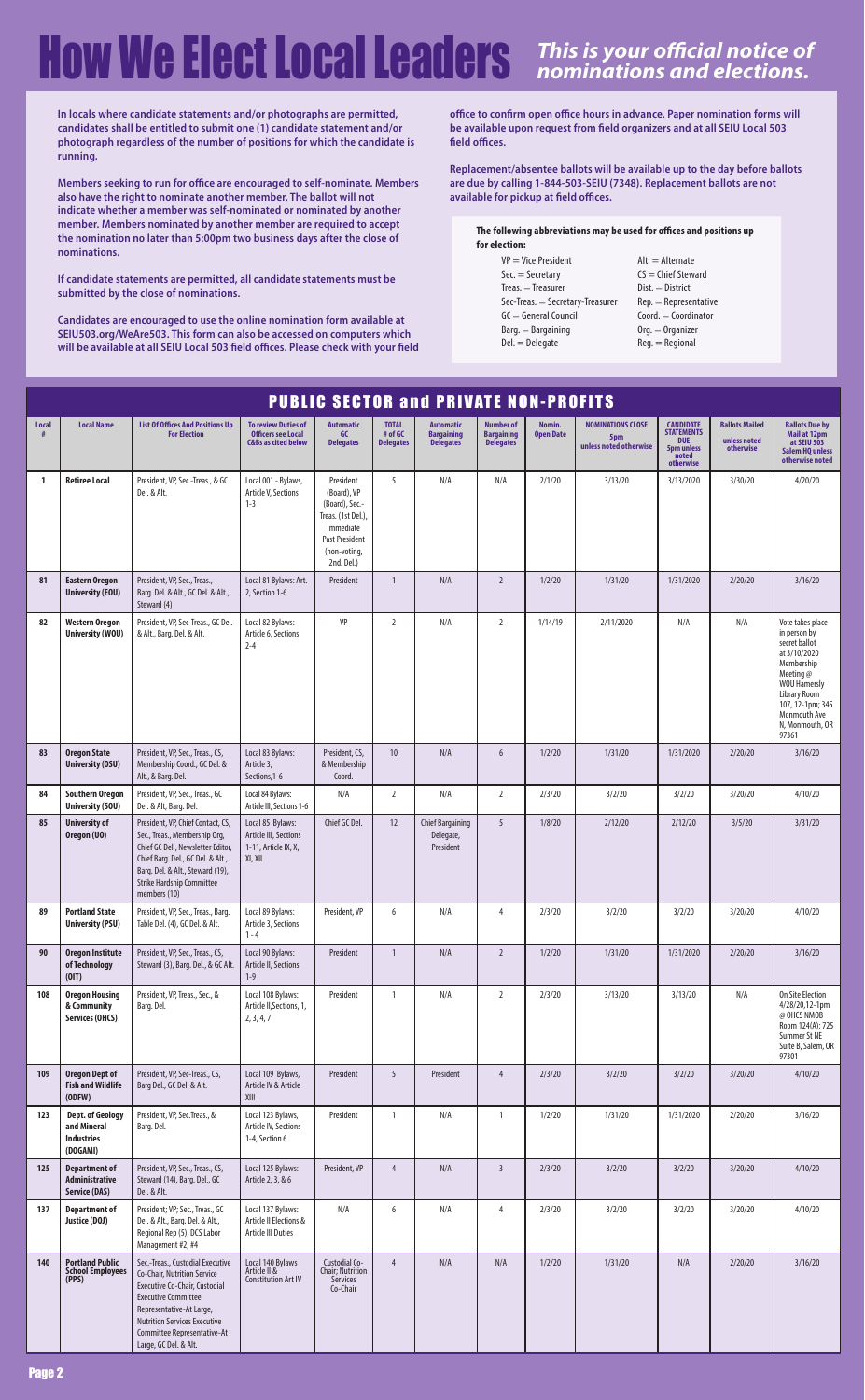| Local<br>#     | <b>Local Name</b>                                                                                  | <b>List Of Offices And Positions Up</b><br><b>For Election</b>                                                                                                                                                                                                                                                                                          | <b>To review Duties of</b><br><b>Officers see Local</b><br><b>C&amp;Bs as cited below</b> | <b>Automatic</b><br>GC<br><b>Delegates</b>                                                                | <b>TOTAL</b><br># of GC<br><b>Delegates</b> | <b>Automatic</b><br><b>Bargaining</b><br><b>Delegates</b>                                   | <b>Number of</b><br><b>Bargaining</b><br><b>Delegates</b> | Nomin.<br><b>Open Date</b> | <b>NOMINATIONS CLOSE</b><br>5pm<br>unless noted otherwise | <b>CANDIDATE</b><br><b>STATEMENTS</b><br><b>DUE</b><br><b>5pm unless</b><br>noted<br>otherwise | <b>Ballots Mailed</b><br>unless noted<br>otherwise       | <b>Ballots Due by</b><br>Mail at 12pm<br>at SEIU 503<br><b>Salem HQ unless</b><br>otherwise noted                                                                                                                                                                                                                                                                                                                                                                        |
|----------------|----------------------------------------------------------------------------------------------------|---------------------------------------------------------------------------------------------------------------------------------------------------------------------------------------------------------------------------------------------------------------------------------------------------------------------------------------------------------|-------------------------------------------------------------------------------------------|-----------------------------------------------------------------------------------------------------------|---------------------------------------------|---------------------------------------------------------------------------------------------|-----------------------------------------------------------|----------------------------|-----------------------------------------------------------|------------------------------------------------------------------------------------------------|----------------------------------------------------------|--------------------------------------------------------------------------------------------------------------------------------------------------------------------------------------------------------------------------------------------------------------------------------------------------------------------------------------------------------------------------------------------------------------------------------------------------------------------------|
| 150            | <b>Department of</b><br><b>Revenue (DOR)</b>                                                       | President, VP, Sec., Treas., Local<br>Council Reps. (5), GC Del. & Alt.,<br>& Barg. Del.                                                                                                                                                                                                                                                                | Local 150 C&Bs:<br>Article 2 Sections C,<br>D, E, F and Article 4<br>Section C            | N/A                                                                                                       | $\overline{4}$                              | N/A                                                                                         | 4                                                         | 1/2/20                     | 1/31/20                                                   | 1/31/2020                                                                                      | 2/20/20                                                  | 3/16/20                                                                                                                                                                                                                                                                                                                                                                                                                                                                  |
| 170            | <b>Treasury Dept.</b>                                                                              | President, VP, Sec-Treas.,<br>Steward (2), GC Del. & Alt.,<br>Barg. Del.                                                                                                                                                                                                                                                                                | Local 170 Bylaws:<br>Article IV - Duties of<br><b>Officers</b>                            | N/A                                                                                                       | $\overline{1}$                              | N/A                                                                                         | $\mathbf{1}$                                              | 2/3/20                     | 3/2/20                                                    | 3/2/20                                                                                         | 3/20/20                                                  | 4/10/20                                                                                                                                                                                                                                                                                                                                                                                                                                                                  |
| 198            | <b>City of Beaverton</b>                                                                           | President, VP, Sec., Treas., GC<br>Del., & GC Alt.                                                                                                                                                                                                                                                                                                      | Local 198 C&Bs:<br>Article 5, Sections<br>$1-3.$                                          | N/A                                                                                                       | $\overline{2}$                              | President                                                                                   | $\overline{4}$                                            | 2/3/20                     | 3/2/20                                                    | 3/2/20                                                                                         | 3/18/20                                                  | 4/8/20                                                                                                                                                                                                                                                                                                                                                                                                                                                                   |
| 199            | <b>City of Tigard</b>                                                                              | President, VP, Sec-Treas., GC<br>Del. & Alt.                                                                                                                                                                                                                                                                                                            | Local 199 Bylaws:<br>Article II, Sections<br>$1 - 3$                                      | N/A                                                                                                       | $\overline{1}$                              | N/A                                                                                         | N/A                                                       | 1/15/20                    | 3/4/20                                                    | N/A                                                                                            | <b>Ballots available</b><br>at worksite March<br>18,2020 | Worksite voting<br>March 18-April 15,<br>2020 Ballot Boxes<br>located: Tigard<br>City Hall - 13125<br>SW Hall Blvd.<br>(Voting hours M-F<br>8am-5pm)<br><b>Tigard Public</b><br>Works - 8777<br>SW Burnham St.<br>(Voting hours M-F<br>8am-5pm)<br><b>Tigard Public</b><br>Library - 13500<br>SW Hall Blvd.<br>(Voting hours M-F<br>10am-5pm)<br><b>Tigard Permit</b><br>Center - 13125<br>SW Hall Blvd.<br>(Voting hours M-F<br>8am-5pm)<br>All are Tigard, OR<br>97223 |
| $200 -$<br>220 | <b>Department of</b><br><b>Human Services</b><br>/ Oregon Health<br><b>Authority (DHS/</b><br>OHA) | Statewide Officers: President, VP,<br>Sec., Treas 20 Sub-Locals: Chair,<br>Vice Chair, Sec., Treas.; GC Del. &<br>Alt., Barg. Del.                                                                                                                                                                                                                      | Local 200 C&Bs:<br>Articles III; IV; V.                                                   | All statewide<br>officers,<br>sublocal chairs<br>and sublocal<br>vice-chairs are<br>automatic GC<br>Dels. | 67                                          | N/A                                                                                         | 13                                                        | 1/2/20                     | 2/7/20                                                    | 2/7/2020                                                                                       | 3/18/20                                                  | 4/8/2020, Ballots<br>due by mail to<br><b>Ryder Election</b><br>Services by<br>12:00pm (noon)                                                                                                                                                                                                                                                                                                                                                                            |
| 274            | <b>Veteran's Affairs</b>                                                                           | President, VP, Sec-Treas., GC Del.<br>& Alt., Barg. Del.                                                                                                                                                                                                                                                                                                | Local 274 Bylaws:<br>Article II, Sections<br>$1 - 3$                                      | N/A                                                                                                       | $\mathbf{1}$                                | N/A                                                                                         | $\mathbf{1}$                                              | 2/3/20                     | 3/2/20                                                    | 3/2/20                                                                                         | 3/20/20                                                  | 4/10/20                                                                                                                                                                                                                                                                                                                                                                                                                                                                  |
| 294            | <b>Marion County</b><br><b>Employees</b><br><b>Association</b><br>(MCEA)                           | President, VP, Sec., Treas., CS, GC<br>Del., GC Alt.                                                                                                                                                                                                                                                                                                    | Local 294 Bylaws:<br>Article II                                                           | $\mathsf{N}/\mathsf{A}$                                                                                   | $7\overline{ }$                             | President,<br>Sec., Treas.,<br>CS, Immediate<br>Past President,<br>Members-at-<br>large (4) | 10                                                        | 1/2/20                     | 1/31/20                                                   | 1/31/2020                                                                                      | 2/20/20                                                  | 3/16/20                                                                                                                                                                                                                                                                                                                                                                                                                                                                  |
| 333            | <b>Health, Licensing</b><br><b>Boards, and</b><br><b>Commissions</b>                               | President, VP, Sec.-Treas., Shop<br>Steward Coord., Barg. Del., GC<br>Del., & GC Alt.                                                                                                                                                                                                                                                                   | Local 333 Bylaws,<br>Article VII, Sections<br>$1 - 5$                                     | N/A                                                                                                       | $\mathbf{1}$                                | N/A                                                                                         | $\overline{2}$                                            | 1/17/20                    | 2/14/20                                                   | 2/14/20                                                                                        | 3/10/20                                                  | 3/31/20                                                                                                                                                                                                                                                                                                                                                                                                                                                                  |
| 390            | <b>Linn County</b><br><b>Employees</b>                                                             | President, VP, Sec-Treas., CS,<br>Board Member (2), GC Del., &<br>GC Alt.                                                                                                                                                                                                                                                                               | Local 390 Bylaws:<br>Article II, Sections<br>$1 - 3$                                      | President                                                                                                 | $\overline{2}$                              | N/A                                                                                         | N/A                                                       | 1/2/20                     | 1/31/20                                                   | 1/31/20                                                                                        | N/A                                                      | On-site voting<br>at February<br>membership<br>meeting on<br>2/26/2020, from<br>12:00 pm-1:30 pm.<br>County Courthouse,<br>300 SW Fourth<br>Ave, Albany, OR<br>97321, room to<br>be announced by<br>email.                                                                                                                                                                                                                                                               |
| 392            | <b>Oregon State</b><br><b>Hospital (OSH)</b>                                                       | President, Junction City VP,<br>Salem VP, Sec., Treas., GC<br>Del. & Alt., Barg. Del. & Alt.,<br>Member-at-Large (1 Salem, 1<br>Junction City), Salem Stewards<br>(21), Junction City Stewards<br>(8). The number of stewards<br>may increase depending on the<br>ratio of employees pursuant to<br>collective bargaining agreement<br>Article 10.2C,H. | Local 392 Bylaws:<br>Article III, Sections<br>$1 - 4$                                     | President,<br><b>Junction City</b><br>VP, Salem VP,<br>Sec., Treas.                                       | 16                                          | Junction City VP,<br>Salem VP                                                               | 6                                                         | 2/3/20                     | 3/2/20                                                    | 3/2/20                                                                                         | 3/20/20                                                  | 4/10/20                                                                                                                                                                                                                                                                                                                                                                                                                                                                  |
| 393            | <b>Pendleton</b><br><b>Cottage (SDSRTF)</b>                                                        | President, VP, Sec-Treas., Alt. GC<br>Del., & Barg. Del.                                                                                                                                                                                                                                                                                                | Local 393 Bylaws:<br>Art. II, Sections 1-3                                                | President                                                                                                 | $\overline{1}$                              | N/A                                                                                         | $\mathbf{1}$                                              | 2/3/20                     | 3/2/20                                                    | 3/2/20                                                                                         | 3/20/20                                                  | 4/10/20                                                                                                                                                                                                                                                                                                                                                                                                                                                                  |
| 415            | <b>Oregon Youth</b><br><b>Authority (OYA)</b><br><b>Central / Parole</b>                           | President, VP, Sec-Treas., CS (2),<br>Regional Rep. (4), GC Del.& Alt.,<br>& Barg. Del.                                                                                                                                                                                                                                                                 | Local 415 Bylaws:<br>Article II, 1-3                                                      | President                                                                                                 | 5 <sup>5</sup>                              | N/A                                                                                         | $\overline{4}$                                            | 2/3/20                     | 3/2/20                                                    | 3/2/20                                                                                         | 3/20/20                                                  | 4/10/20                                                                                                                                                                                                                                                                                                                                                                                                                                                                  |
| 440            | <b>Department of</b><br><b>Consumer and</b><br><b>Business Services</b><br>(DCBS)                  | President, VP (6), Sec-Treas.,<br>Steward (20), GC Del. & Alt.,<br>Barg. Del. & Alt.                                                                                                                                                                                                                                                                    | Local 440 Bylaws:<br>Article II Sections 1-3                                              | President                                                                                                 | $\overline{4}$                              | N/A                                                                                         | $\overline{3}$                                            | 2/3/20                     | 3/2/20                                                    | 3/2/20                                                                                         | 3/20/20                                                  | 4/10/20                                                                                                                                                                                                                                                                                                                                                                                                                                                                  |
| 459            | <b>Public Employees</b><br>Retirement<br><b>System (PERS)</b>                                      | President, VP, Sec., Treas., CS.<br>Steward (3), Exec. Member<br>At-Large (6), GC Del. & Alt., &<br>Barg. Del.                                                                                                                                                                                                                                          | Local 459 Bylaws:<br>Article 4, Sections<br>$2 - 6$                                       | President                                                                                                 | $\overline{2}$                              | N/A                                                                                         | $\overline{3}$                                            | 2/3/20                     | 3/2/20                                                    | 3/2/20                                                                                         | 3/20/20                                                  | 4/10/20                                                                                                                                                                                                                                                                                                                                                                                                                                                                  |
| 471            | <b>Employment</b>                                                                                  | President, VP, Sec., Treas., CS,<br>Section Officers (8); GC Del. &<br>Alt., Barg. Del. & Alt.                                                                                                                                                                                                                                                          | Local 471 Bylaws:<br>Article 1, Sections<br>$A-G$                                         | President                                                                                                 | $\overline{7}$                              | N/A                                                                                         | $\overline{4}$                                            | 1/17/20                    | 2/14/20                                                   | 2/14/20                                                                                        | 3/10/20                                                  | 3/31/20                                                                                                                                                                                                                                                                                                                                                                                                                                                                  |
| 496            | <b>Josephine County</b><br><b>Public Works</b>                                                     | President, VP, Sec.-Treas.                                                                                                                                                                                                                                                                                                                              | Local 496 Bylaws:<br>Article 2 Sections 1-3                                               | N/A                                                                                                       | $\mathbf{1}$                                | N/A                                                                                         | N/A                                                       | 2/3/20                     | 3/2/20                                                    | N/A                                                                                            | 3/20/20                                                  | 4/10/20                                                                                                                                                                                                                                                                                                                                                                                                                                                                  |
| 497            | <b>Jackson County</b><br><b>Employee Assoc.</b><br>(JCEA)                                          | President, VP, Sec., Treas., GC<br>Del., GC Alt., Barg Del., Barg<br>Alt(2)                                                                                                                                                                                                                                                                             | Local 497 Bylaws:<br>Article III, Sections<br>$1 - 6$                                     | President (VP<br>Auto Alt)                                                                                | $\overline{3}$                              | N/A                                                                                         | $6\phantom{.}6$                                           | 2/3/20                     | 3/2/20                                                    | $\mathsf{N}/\mathsf{A}$                                                                        | 3/20/20                                                  | 4/10/20                                                                                                                                                                                                                                                                                                                                                                                                                                                                  |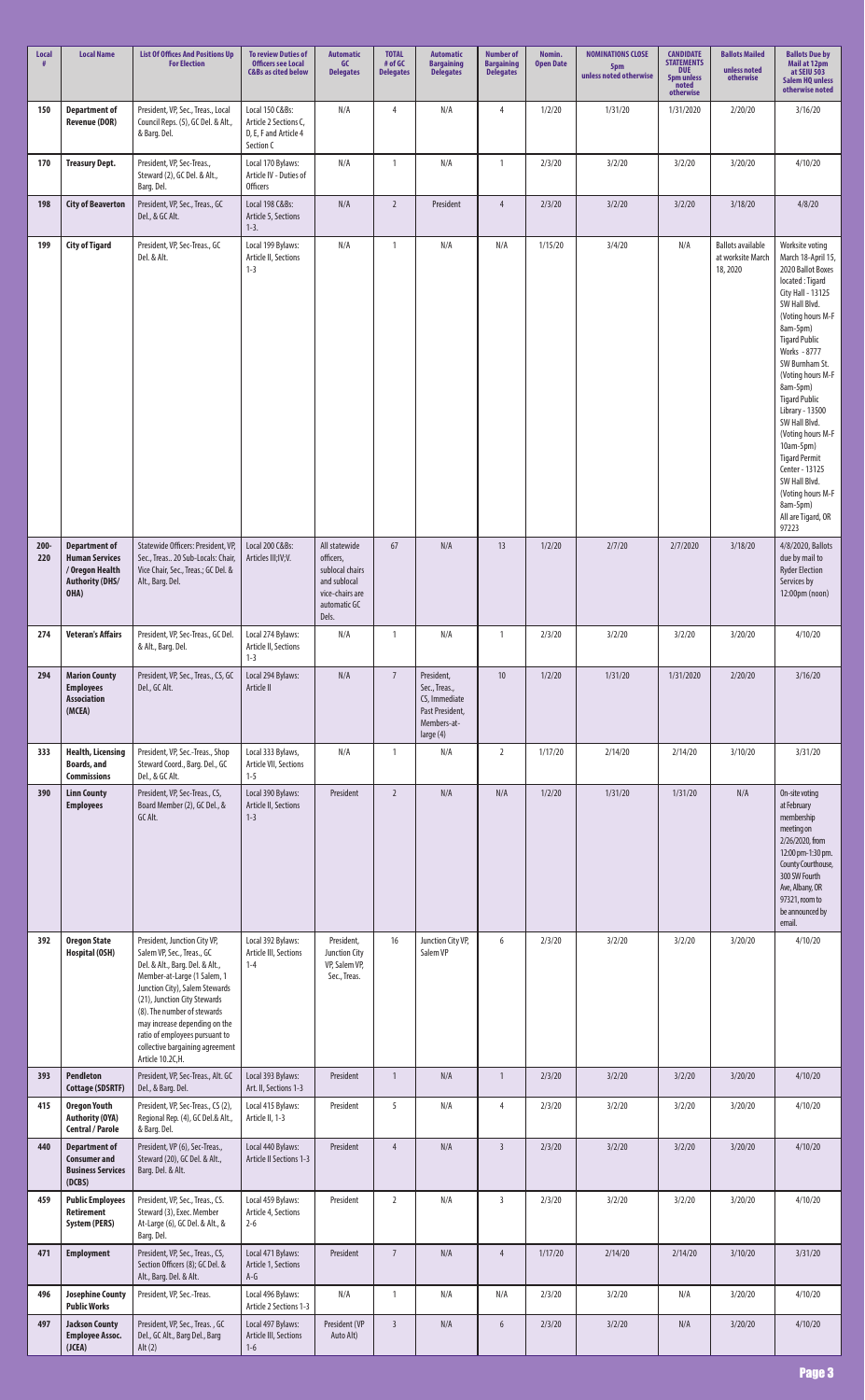| <b>Local</b> | <b>Local Name</b>                                                                                                                  | <b>List Of Offices And Positions Up</b><br><b>For Election</b>                                                                                                                                                                          | <b>To review Duties of</b><br><b>Officers see Local</b><br><b>C&amp;Bs as cited below</b>             | <b>Automatic</b><br>GC<br><b>Delegates</b>                  | <b>TOTAL</b><br># of GC<br><b>Delegates</b> | <b>Automatic</b><br><b>Bargaining</b><br><b>Delegates</b> | <b>Number of</b><br><b>Bargaining</b><br><b>Delegates</b> | Nomin.<br><b>Open Date</b> | <b>NOMINATIONS CLOSE</b><br>5pm<br>unless noted otherwise | <b>CANDIDATE</b><br><b>STATEMENTS</b><br><b>DUE</b><br>5pm unless<br>noted<br>otherwise | <b>Ballots Mailed</b><br>unless noted<br>otherwise | <b>Ballots Due by</b><br>Mail at 12pm<br>at SEIU 503<br><b>Salem HQ unless</b><br>otherwise noted                                                                         |
|--------------|------------------------------------------------------------------------------------------------------------------------------------|-----------------------------------------------------------------------------------------------------------------------------------------------------------------------------------------------------------------------------------------|-------------------------------------------------------------------------------------------------------|-------------------------------------------------------------|---------------------------------------------|-----------------------------------------------------------|-----------------------------------------------------------|----------------------------|-----------------------------------------------------------|-----------------------------------------------------------------------------------------|----------------------------------------------------|---------------------------------------------------------------------------------------------------------------------------------------------------------------------------|
| 501          | <b>Cascade Aids</b><br><b>Project (CAP)</b>                                                                                        | President, Sec.-Treas., Executive<br>Committee, Stewards (5)                                                                                                                                                                            | Local 501 Bylaws:<br>Art. II; Sections 1-3                                                            | N/A                                                         | $\mathbf{1}$                                | N/A                                                       | N/A                                                       | 2/3/20                     | 3/2/20                                                    | N/A                                                                                     | N/A                                                | Onsite election<br>on 4/10/2020 at<br>CAP office (520<br>NW Davis St #215,<br>Portland, OR<br>97209) from 12-<br>5pm. Organizer<br>will bring ballots<br>to the worksite. |
| 543          | <b>State Library</b>                                                                                                               | President, Sec-Treas., &<br>Stewards (4)                                                                                                                                                                                                | Local 543 Bylaws:<br>Article III, Sections<br>A, B, C                                                 | President                                                   | $\mathbf{1}$                                | 1 steward chosen<br>from the elected<br>stewards          | $\mathbf{1}$                                              | 1/2/20                     | 1/31/20                                                   | 1/31/2020                                                                               | 2/20/20                                            | 3/16/20                                                                                                                                                                   |
| 570          | <b>Oregon Public</b><br><b>Broadcasting</b><br>(OPB)                                                                               | President, VP, Sec.-Treas., GC<br>Del., GC Alt.                                                                                                                                                                                         | Local 570 Bylaws:<br>Article 2, Sections<br>$1 - 3$                                                   | N/A                                                         | $\overline{1}$                              | N/A                                                       | N/A                                                       | 2/3/20                     | 3/2/20                                                    | N/A                                                                                     | 3/20/20                                            | 4/10/20                                                                                                                                                                   |
| 575          | <b>Higher Education</b><br>Coordinating<br><b>Commission</b><br>(HECC) and Office<br>of Student Access<br>and Completion<br>(OSAC) | President, VP, Sec-Treas., GC Alt.,<br>Barg. Del.                                                                                                                                                                                       | Local 575 Bylaws:<br>Article II, Sections<br>$1-6$                                                    | President                                                   | $\mathbf{1}$                                | N/A                                                       | 1                                                         | 2/3/20                     | 3/2/20                                                    | N/A                                                                                     | 3/20/20                                            | 4/10/20                                                                                                                                                                   |
| 581          | <b>Oregon</b><br><b>Department of</b><br><b>Education</b>                                                                          | President, VP at large (up to 3),<br>Sec., Treas., GC Del., GC Alt., &<br>Barg. Del.                                                                                                                                                    | Local 581 Bylaws:<br>Article II, Sections<br>$1 - 4 & 6$                                              | President, VP<br>who receives<br>highest number<br>of votes | $\overline{3}$                              | N/A                                                       | $\overline{3}$                                            | 2/3/20                     | 3/2/20                                                    | 3/2/20                                                                                  | 3/20/20                                            | 4/10/20                                                                                                                                                                   |
| 584          | <b>Teacher</b><br><b>Standards</b><br>and Practices<br><b>Commission</b><br>(TSPC)                                                 | President, VP, Sec-Treas., Shop<br>Steward Coord., GC Del., &<br>Barg. Alt.                                                                                                                                                             | Local 584 Bylaws:<br>Article III, Sections<br>$1 - 3$                                                 | N/A                                                         | $\mathbf{1}$                                | President                                                 | $\mathbf{1}$                                              | 2/3/20                     | 3/2/20                                                    | 3/2/20                                                                                  | 3/20/20                                            | 4/10/20                                                                                                                                                                   |
| 585          | <b>Commission for</b><br>the Blind                                                                                                 | President, VP, Sec.-Treas., &<br>Barg. Del.                                                                                                                                                                                             | Local 585 Bylaws:<br>Article II, Sections<br>$1-6$                                                    | President                                                   | $\mathbf{1}$                                | N/A                                                       | 1                                                         | 1/2/20                     | 1/31/20                                                   | 1/31/2020                                                                               | 2/20/20                                            | 3/16/20                                                                                                                                                                   |
| 592          | <b>Central Oregon</b><br><b>Irrigation District</b><br>(COID)                                                                      | President, VP, Sec.-Treas., Shop/<br>Maintenance Shop Steward,<br>Patrolmen/Head Gate Tender<br>Shop Steward, GC Del., & GC Alt.                                                                                                        | Local 592 Bylaws:<br>Art.1, Art.2, Art. 6                                                             | N/A                                                         | $\overline{1}$                              | N/A                                                       | N/A                                                       | 12/11/19                   | 1/8/20                                                    | N/A                                                                                     | In Person Vote                                     | Vote takes place in<br>person by secret<br>ballot on January<br>22, 2020, at 4pm;<br>Pappy's Pizza,<br>1655 NW 6th St,<br>Redmond, OR<br>97756                            |
| 596          | <b>Baker County</b><br><b>Employees</b>                                                                                            | President, VP, Sec.-Treas.                                                                                                                                                                                                              | Local 596 Bylaws:<br>Article II, Sections 1-5                                                         | President, VP<br>auto alternate                             | $\overline{1}$                              | N/A                                                       | N/A                                                       | 1/17/20                    | 2/14/20                                                   | N/A                                                                                     | 3/10/20                                            | 3/31/20                                                                                                                                                                   |
| 603          | <b>Department of</b><br><b>Agriculture</b>                                                                                         | President, Salem VP, Portland VP,<br>Sec., Treas., CS, GC Del. & Alt., &<br>Barg. Del.                                                                                                                                                  | Local 603 Bylaws:<br>Article II, Sections<br>$1 - 8$                                                  | N/A                                                         | $\overline{2}$                              | N/A                                                       | $\overline{3}$                                            | 2/3/20                     | 3/2/20                                                    | 3/2/20                                                                                  | 3/20/20                                            | 4/10/20                                                                                                                                                                   |
| 629          | <b>Department of</b><br>Forestry                                                                                                   | President, VP, Sec., Treas., &<br>GC Alt.                                                                                                                                                                                               | Local 629 Bylaws:<br>Article 2, Sections 1-4                                                          | President, VP,<br>Sec., Treas.                              | $\overline{4}$                              | President, VP,<br>Sec., Treas.                            | $\overline{4}$                                            | 2/3/20                     | 3/2/20                                                    | 3/2/20                                                                                  | 3/20/20                                            | 4/10/20                                                                                                                                                                   |
| 690          | <b>Water Resources</b><br>(including OWEB)                                                                                         | President, VP, Sec. Treas.,<br>Historian, Newsletter Editor,<br>Local Organizer, Steward (4), &<br>Barg. Del.                                                                                                                           | Local 690 Bylaws:<br>Article II, Sections,<br>$4 - 13$                                                | President                                                   | $\mathbf{1}$                                | N/A                                                       | $\overline{2}$                                            | 1/17/20                    | 2/14/20                                                   | 2/14/20                                                                                 | 3/10/20                                            | 3/31/20                                                                                                                                                                   |
| 697          | Coos Bay/North<br><b>Bend Water</b><br><b>Board</b>                                                                                | President, VP, Sec.-Treas., GC<br>Del., GC Alt.                                                                                                                                                                                         | Local 697 Bylaws:<br>Article 2, Sections<br>$1 - 3$                                                   | N/A                                                         | $\overline{1}$                              | N/A                                                       | N/A                                                       | 1/17/20                    | 2/14/20                                                   | N/A                                                                                     | 3/10/20                                            | 3/31/20                                                                                                                                                                   |
| 730          | Oregon Dept. of<br><b>Transportation</b><br>(ODOT)                                                                                 | President, VP, Sec., Treas.,<br>Statewide CS, GC Del. & Alt.,<br>Barg. Del. & Alt. At least one<br>barg. del. shall be elected<br>from each area: Motor Carrier<br>Enforcement, Highway<br>Maintenance, Aviation & Central<br>Services. | Local 730 Bylaws:<br>Article II, Article III                                                          | President, VP,<br>Sec., Treas.,<br>Statewide CS             | 12                                          | President,<br><b>Statewide CS</b>                         | 6                                                         | 1/17/20                    | 2/14/20                                                   | 2/14/20                                                                                 | 3/10/20                                            | 3/31/20                                                                                                                                                                   |
| 733          | <b>Oregon</b><br><b>Department</b><br>of Parks and<br><b>Recreation</b>                                                            | President, VP, Sec., Treas., GC<br>Del. & Alt., Barg. Del.                                                                                                                                                                              | Local 733 Bylaws:<br>Article IV, Sections<br>$1 - 4$                                                  | President, VP,<br>Sec., Treas.                              | 5                                           | President, VP                                             | $\overline{3}$                                            | 2/3/20                     | 3/2/20                                                    | 3/2/20                                                                                  | 3/20/20                                            | 4/10/20                                                                                                                                                                   |
| 735          | <b>Driver and Motor</b><br><b>Vehicle Services</b><br>(DMV)                                                                        | President, VP, Sec./Treas., HQ<br>Chief Steward, Field Services<br>Chief Steward, Regional Chief<br>Stewards (9), Barg. Del., GC<br>Del. & Alt.                                                                                         | Local 735 Bylaws:<br>Article II, Sections<br>$1-6$                                                    | President                                                   | 6                                           | N/A                                                       | $\overline{4}$                                            | 1/2/20                     | 1/31/20                                                   | 1/31/2020                                                                               | 2/20/20                                            | 3/16/20                                                                                                                                                                   |
| 777          | <b>Basin Transit</b><br><b>Service (BTS)</b>                                                                                       | President, VP, Sec., Treas.                                                                                                                                                                                                             | Local 777 Bylaws:<br>Article 2, Sections 1-4                                                          | President                                                   | $\overline{1}$                              | President                                                 | N/A                                                       | 2/3/20                     | 3/2/20                                                    | N/A                                                                                     | 3/20/20                                            | 4/10/20                                                                                                                                                                   |
| 839          | <b>Bureau of Labor &amp;</b><br><b>Industries (BOLI)</b>                                                                           | President, VP, Sec., & Treas.                                                                                                                                                                                                           | Local 839 Bylaws:<br>Article II, Sections 1-4                                                         | President                                                   | $\mathbf{1}$                                | President, VP                                             | $\overline{2}$                                            | 2/3/20                     | 3/2/20                                                    | 3/2/20                                                                                  | 3/20/20                                            | 4/10/20                                                                                                                                                                   |
| 902          | <b>Oregon</b><br><b>Supported Living</b><br>Program (OSLP)                                                                         | President, VP, Sec. Treas.,<br>Membership Coordinator, GC<br>Del. & Alt.                                                                                                                                                                | Local 902 Bylaws:<br>Article II, Sections<br>$1 - 5$                                                  | N/A                                                         | $\mathbf{1}$                                | N/A                                                       | N/A                                                       | 1/17/20                    | 2/14/20                                                   | N/A                                                                                     | 3/10/20                                            | 3/31/20                                                                                                                                                                   |
| 904          | <b>The Child Center</b>                                                                                                            | President, VP, Sec./Treas.,<br>Steward (5), GC Del., GC Alt.                                                                                                                                                                            | Local 904 Bylaws:<br>Article 2                                                                        | N/A                                                         | $\mathbf{1}$                                | N/A                                                       | N/A                                                       | 1/17/20                    | 2/14/20                                                   | N/A                                                                                     | 3/10/20                                            | 3/31/20                                                                                                                                                                   |
| 905          | <b>Education</b><br><b>Northwest</b>                                                                                               | President, VP, Sec./Treas.,<br>Membership Officer, GC Del., GC<br>Alt., Quality Workforce Advisory<br>Committee Member (3)                                                                                                              | Local 905 Bylaws:<br>Article IV, Sections<br>1-4. [Pls. see Article<br>V - Elected Local<br>Stewards] | N/A                                                         | $\mathbf{1}$                                | N/A                                                       | N/A                                                       | 1/2/20                     | 1/31/20                                                   | 1/31/2020                                                                               | 2/20/20                                            | 3/16/20                                                                                                                                                                   |
| 908          | <b>Lane Council of</b><br>Governments<br>(LCOG)                                                                                    | President, VP, Sec.-Treas.,<br>Stewards (8), GC Alt.                                                                                                                                                                                    | Local 908 C&Bs:<br>Article II, Sections<br>$1-5$                                                      | President                                                   | $\overline{1}$                              | N/A                                                       | N/A                                                       | 2/3/20                     | 3/2/20                                                    | N/A                                                                                     | 3/20/20                                            | 4/10/20                                                                                                                                                                   |
| 910          | <b>City of The Dalles</b><br><b>Employees Assoc.</b>                                                                               | President, VP, Sec.-Treas., GC<br>Del., GC Alt.                                                                                                                                                                                         | Local 910 C&Bs:<br>Bylaws, Article II<br>Sections 1-3                                                 | N/A                                                         | $\mathbf{1}$                                | N/A                                                       | N/A                                                       | 2/3/20                     | 3/2/20                                                    | N/A                                                                                     | 3/20/20                                            | 4/10/20                                                                                                                                                                   |
| 921          | <b>City of Cannon</b><br><b>Beach</b>                                                                                              | President, VP, Sec.-Treas., GC<br>Del. & Alt                                                                                                                                                                                            | Local 921 C&Bs:<br><b>Bylaws Article IV</b><br>Section 1-3                                            | N/A                                                         | $\overline{1}$                              | N/A                                                       | N/A                                                       | 1/29/20                    | 2/26/20                                                   | N/A                                                                                     | 3/26/20                                            | 4/6/20                                                                                                                                                                    |